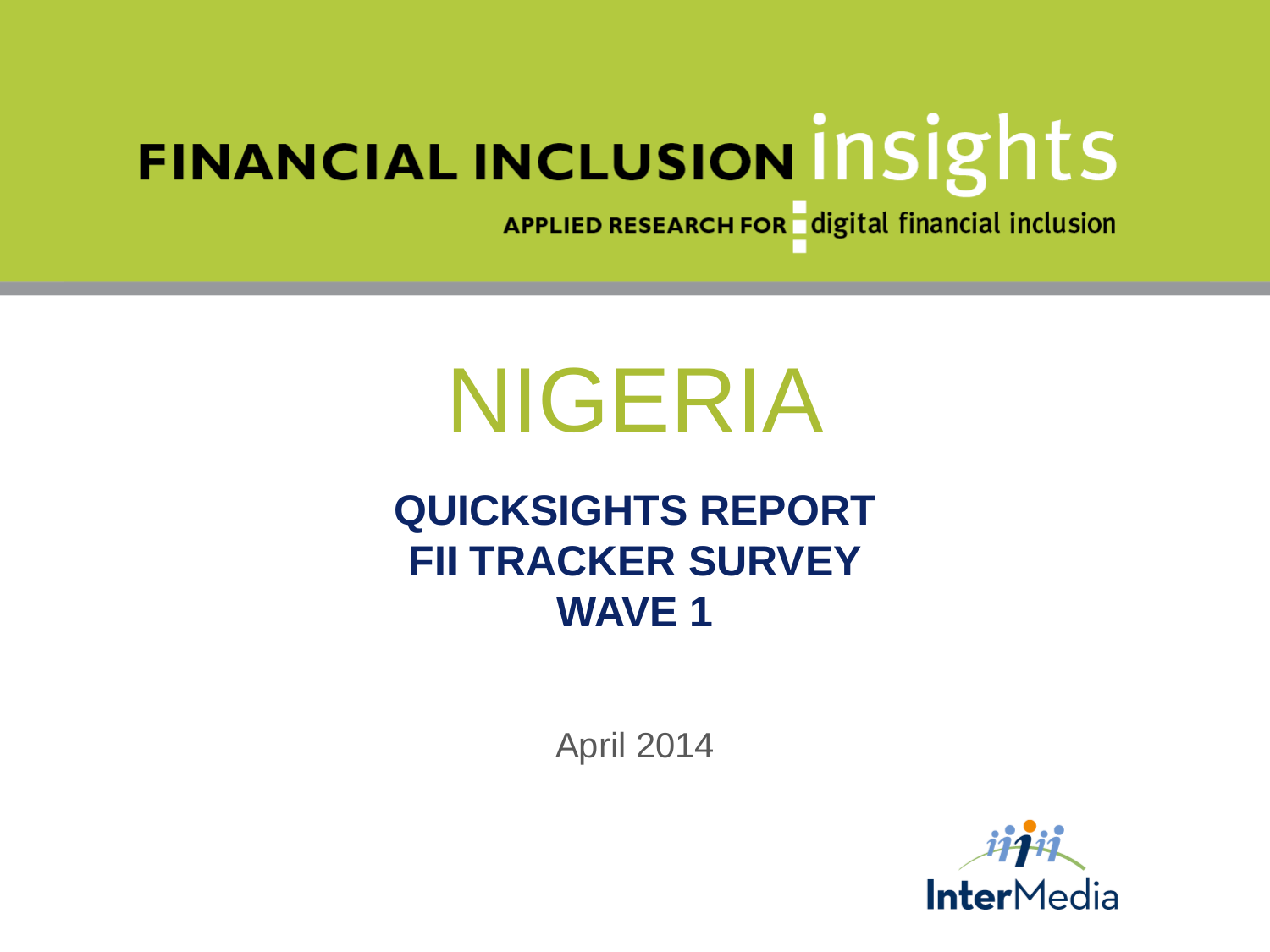

**NIGERIA**

# **THE FINANCIAL INCLUSION INSIGHTS (FII) PROGRAM**

**The FII research program responds to the need for timely, demand-side data and practical insights on the use of mobile money and other digital financial services (DFS), and the potential for their expanded use among the poor.** 

**The program covers eight countries in Africa and Asia** at different stages of DFS development. Research was launched in fall 2013.

**FII is operated by global research group InterMedia** and sponsored by the Financial Services for the Poor initiative of the Bill & Melinda Gates Foundation. All FII data and research is publicly available through the FII portal: [www.finclusion.org](http://www.finclusion.org/).

**QuickSights** reports provide initial findings from each FII research project. These reports feed into subsequent Wave Reports which synthesize the results from all projects conducted during a wave of research in a given FII country.

*All data and materials resulting from the FII program are the property of the Bill & Melinda Gates Foundation, but the findings and conclusions within are those of the authors and do not necessarily reflect positions or policies of the Foundation.*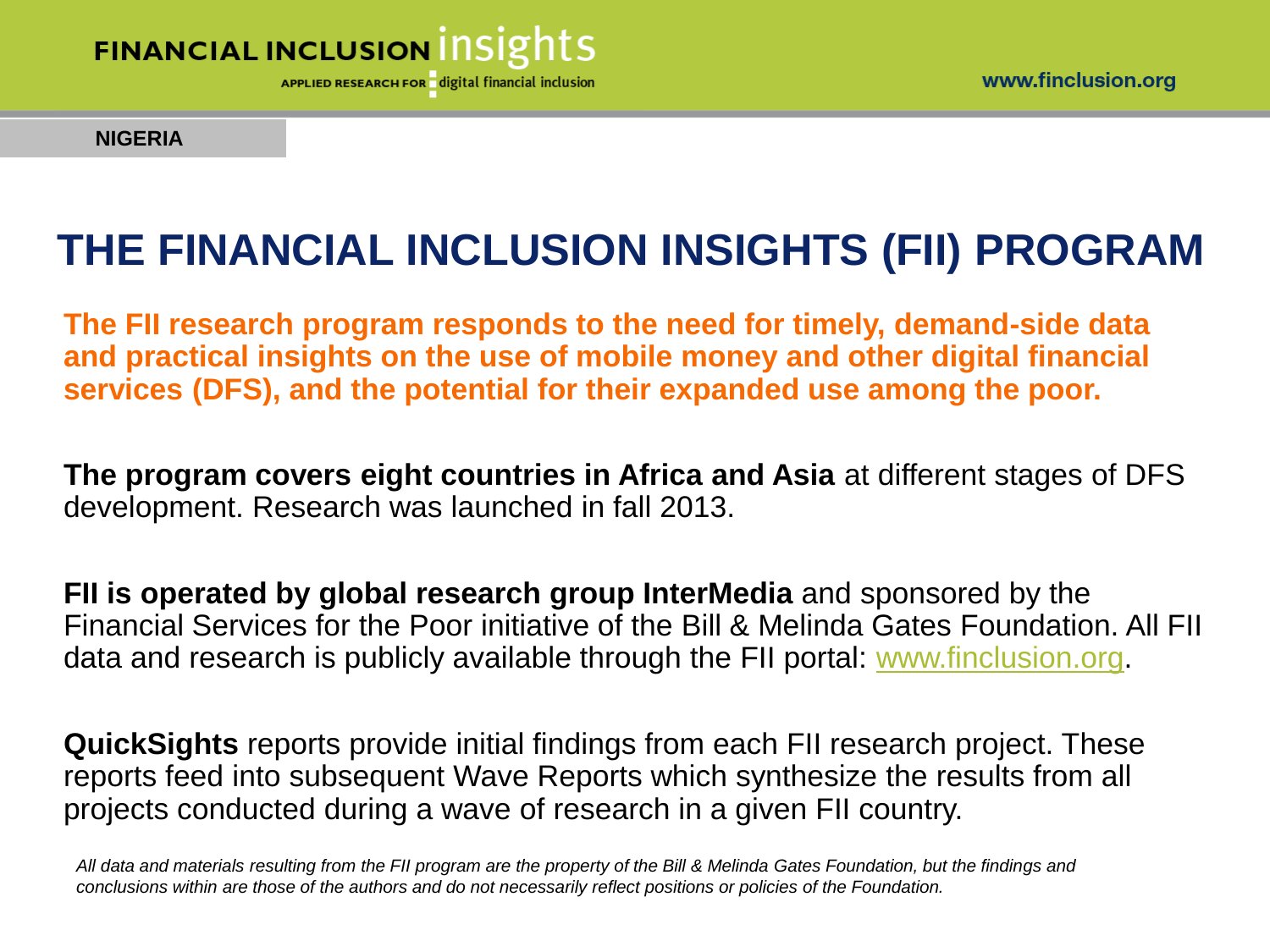APPLIED RESEARCH FOR digital financial inclusion

#### **NIGERIA**

#### **QuickSights Report**

• This report is a first look at the key characteristics of the digital financial services (DFS) market in Nigeria. In-depth analysis is presented in wave reports, which combine qualitative and quantitative insights.

#### **Key Definitions Used in this Report**

- **DFS** Financial services provided through an electronic platform (mobile phones, electronic cards, the internet, etc.). *For this particular study, digital financial services include bank services and mobile money services.*
- **Active account holder** An individual who has a registered DFS account and has used it in the last 90 days.

These definitions are aligned with the metrics used by the Financial Services for the Poor program at the Bill & Melinda Gates Foundation to track global developments in financial inclusion and measure the impact of interventions on poor people's lives.

#### **Reported Data**

- All percentages in this report are weighted to reflect national-level proportions.
- All bases (n=numbers) in this report are unweighted and represent the actual number of people interviewed in the survey.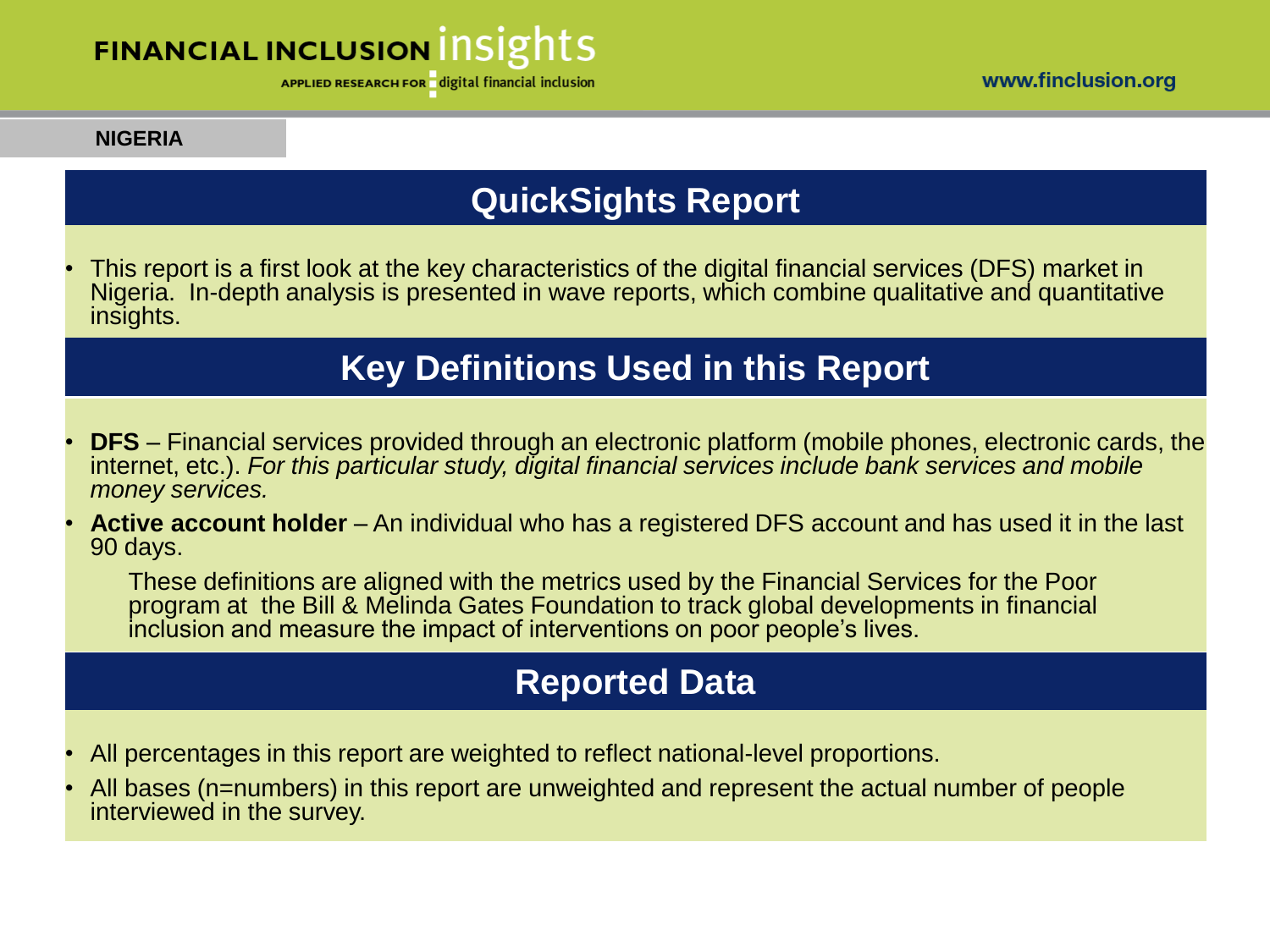APPLIED RESEARCH FOR digital financial inclusion

#### **NIGERIA**

# **THE NIGERIA FII TRACKER SURVEY**

#### **Survey summary**

- A biannual national survey (N=6,002) representative of Nigerian individuals aged 15+ living in 33 of the 36 states in Nigeria (excluding Borno, Yobe and Adamawa), and the federal capital territory of Abuja. See slide 23 for sampling details.
- Face-to-face interviews lasting 45 to 120 minutes
- First survey (Wave 1) conducted from 9/24/2013 to 11/27/2013
- Provides baseline measurements. Subsequent biannual surveys will measure trends and track market developments in DFS.

#### **Data collected**

- Basic demographics
- Poverty measurement (Grameen Progress out of Poverty Index)
- Access/use of mobile devices
- Access/use of mobile money (MM)
- Access/use of formal financial services (e.g., bank accounts)
- Level of satisfaction with financial service providers and products
- Financial behaviors, including payments, savings, borrowing, insurance
- Trust in financial institutions

#### **Focus of Analysis**

- **Analysis in this report focuses on active mobile money account holders and active bank account holders**.
- **Active account holders** were selected as they best represent what is commonly understood as financially included individuals who hold their own personal account (as opposed to using someone else's account) and use the account regularly (defined as used in the last 90 days)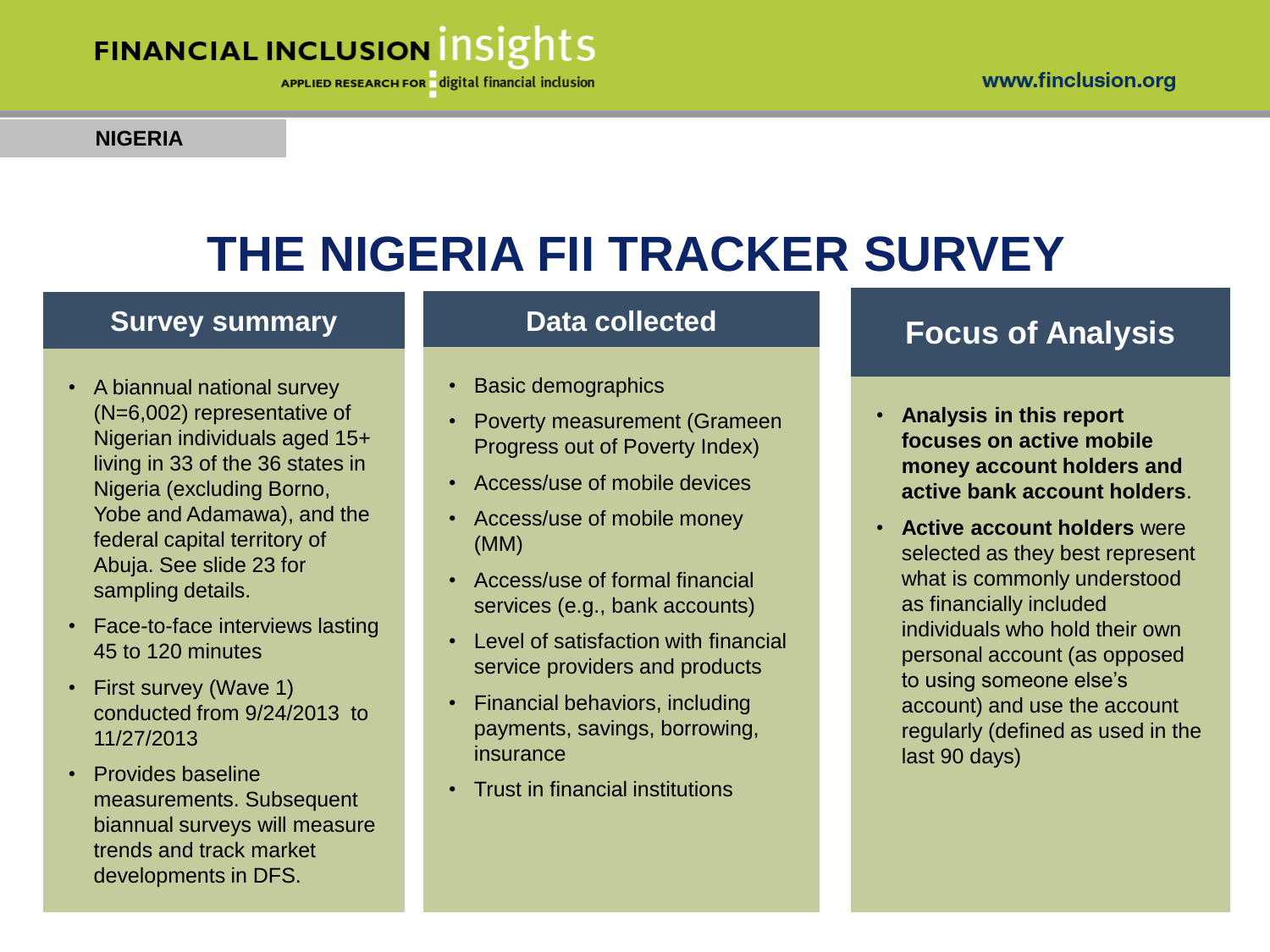**APPLIED RESEARCH FOR** digital financial inclusion

#### **NIGERIA**

### **NIGERIA FII TRACKER SURVEY – HIGHLIGHTS**

- **Mobile money (MM) service providers face a payments market with a strong cash focus**. The preference for cash, in payments as well as savings, currently far outstrips interest in alternatives.
- **Awareness of mobile money (MM) services is not widespread.** Twelve percent of Nigerian adults surveyed showed recognition (either spontaneously or prompted) of mobile money brands.
- **Fewer than 1% of adult Nigerians are using MM services**, either through their own or others' accounts. **By comparison, 44% of adult Nigerians use a bank account** (either their own or others').
- **A scant 0.1% of Nigerians have their own MM account,** versus 38% with their own bank account.
- **Beyond lack of awareness, lack of trust in MM is emerging as a potential barrier to uptake and use.** One in five of adults expressed trust in MM services.
- **Banks, unlike MM services, get high marks on trust,** regardless of whether the respondent reports having a bank account**.**
- **Use of non-bank financial institutions appears limited.** Ten percent of Nigerians have used an Esusu (a revolving saving and lending group), 6% have used a cooperative, and 5% have used a post office account.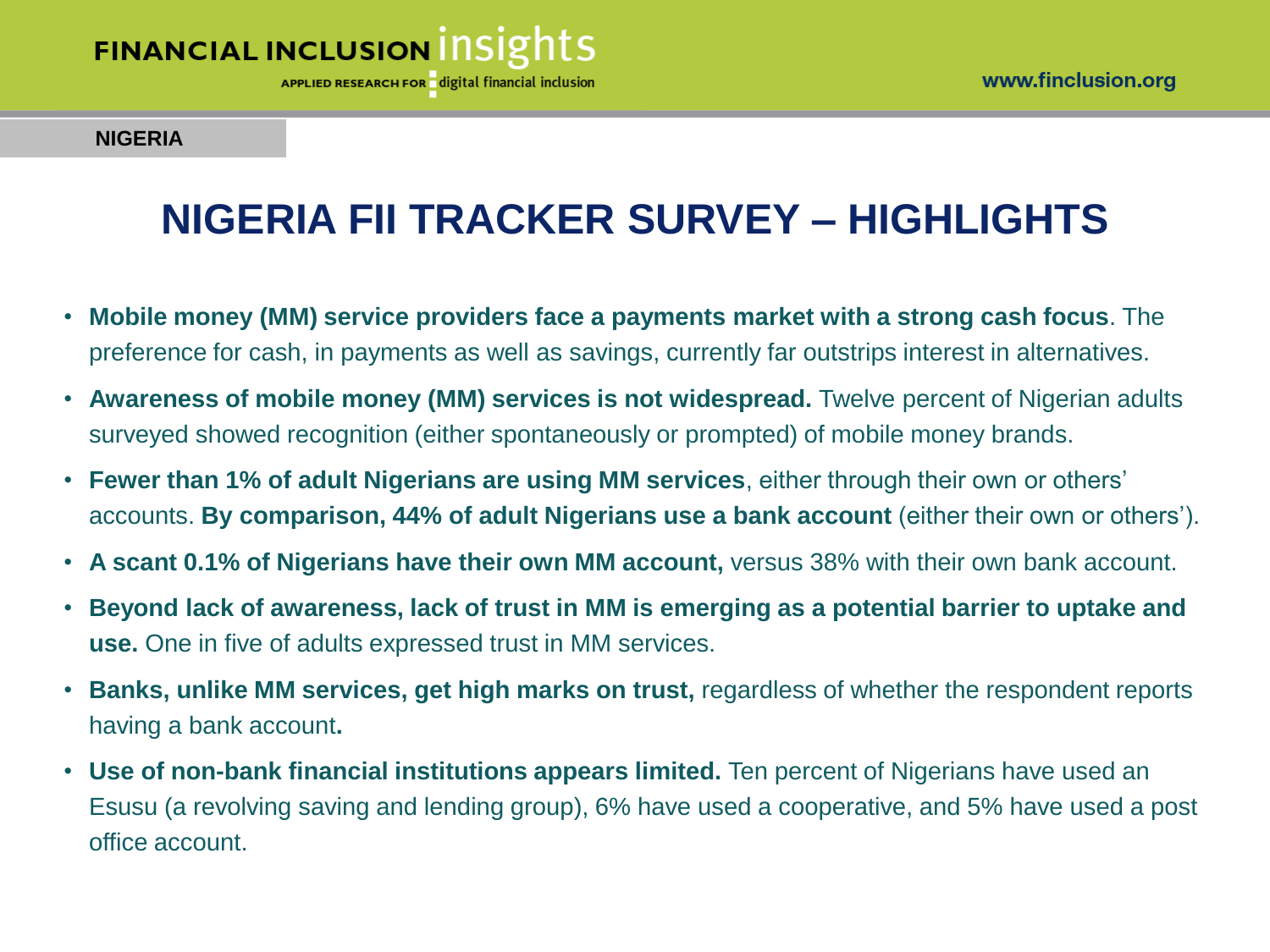

**NIGERIA**

#### **Banks and Mobile Money: Who uses what?**

**(Percentage of Nigerian adults who fall into each category)**



#### **Key takeaways:**

- Less than half of Nigerian adults use either a bank or mobile money account, or both.
- Of those Nigerians, the vast majority only use bank accounts.
- Twelve percent of Nigerian adults are aware of any mobile money provider and less than 1 percent have ever used mobile money services.
- All those with a mobile money account also have a bank account.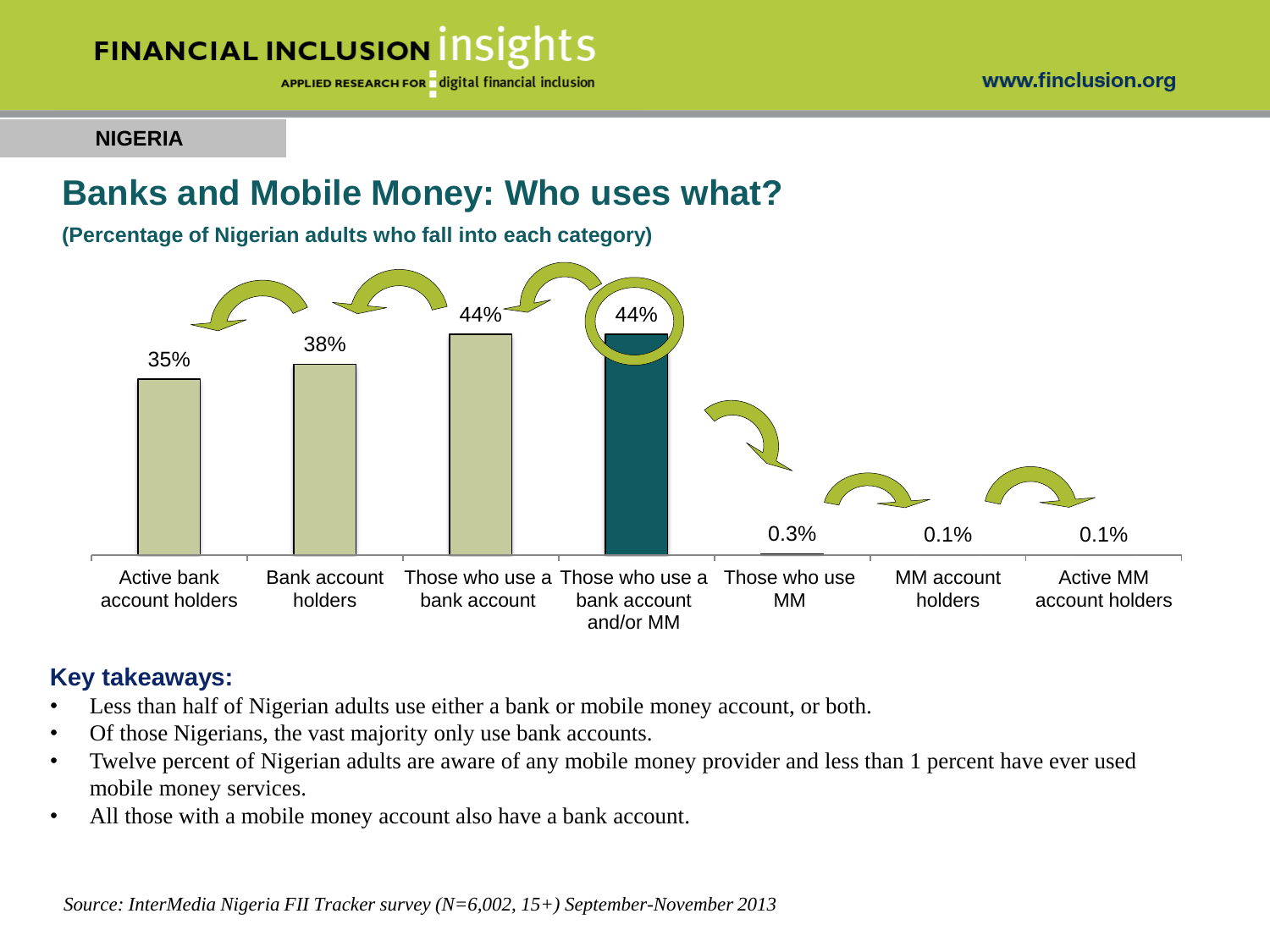APPLIED RESEARCH FOR digital financial inclusion

#### **NIGERIA**

### **Active Mobile Money and Bank Account Ownership**

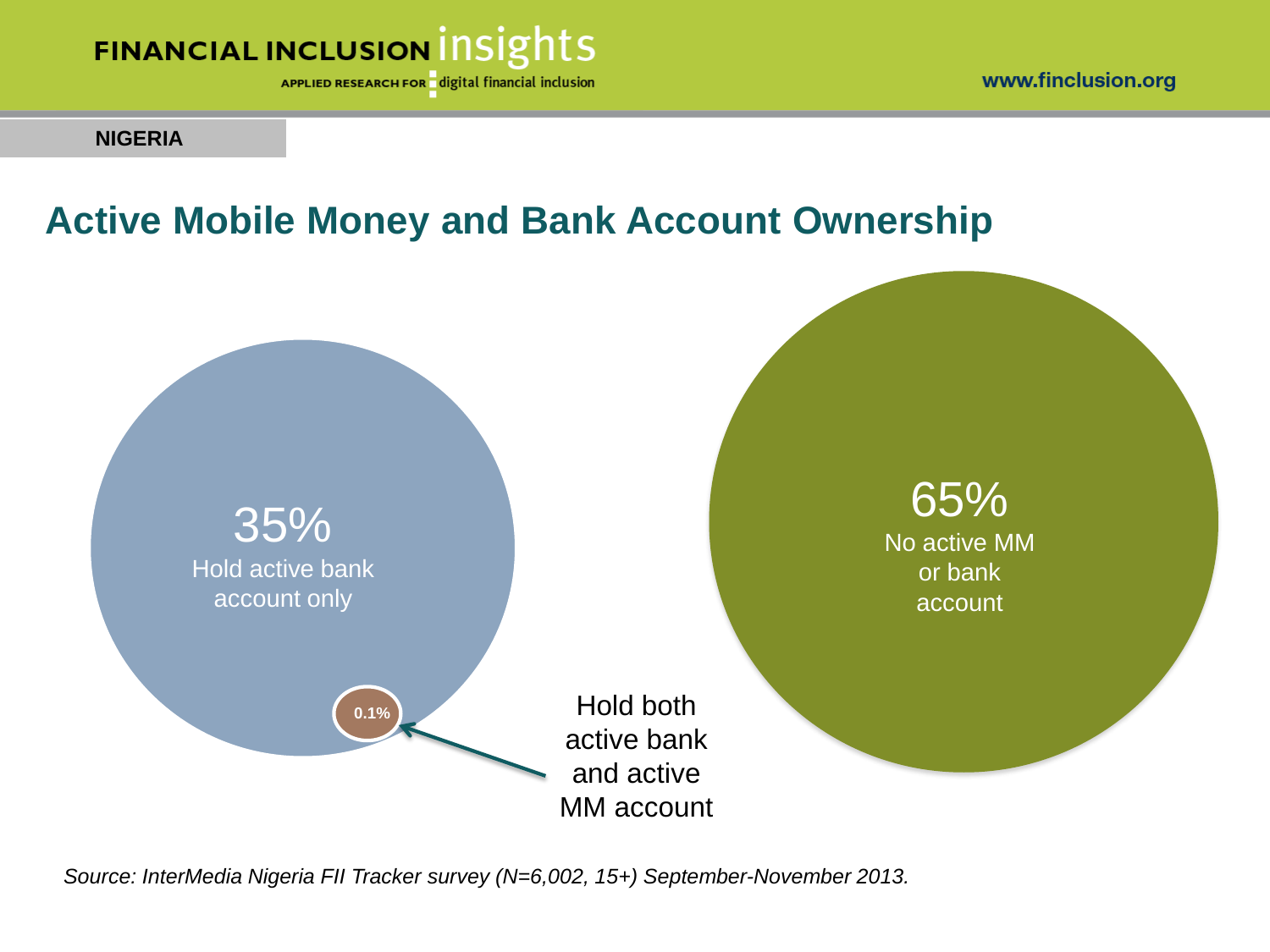

**NIGERIA**

### **Demographic Trends: Active bank account use shows gender divide**

| <b>Financial Inclusion Measures by Key Demographic</b><br>(percentage of each sample) |                                             |                                           |                |                |  |  |  |  |
|---------------------------------------------------------------------------------------|---------------------------------------------|-------------------------------------------|----------------|----------------|--|--|--|--|
| <b>Demographic</b>                                                                    | <b>Active Bank Account</b><br><b>Holder</b> | <b>Active MM Account</b><br><b>Holder</b> | <b>Both</b>    | <b>Neither</b> |  |  |  |  |
| <b>Total Population</b><br>$N = 6,002$                                                | 35                                          | $\overline{0}$                            | $\overline{0}$ | 65             |  |  |  |  |
| Male<br>$n=3,572$                                                                     | 40                                          | $\overline{0}$                            | $\overline{0}$ | 60             |  |  |  |  |
| Female<br>$n=2,430$                                                                   | 30                                          | $\theta$                                  | $\overline{0}$ | 70             |  |  |  |  |
| Urban<br>$n=2,505$                                                                    | 44                                          | $\overline{0}$                            | $\overline{0}$ | 56             |  |  |  |  |
| Rural<br>$n=2,510$                                                                    | 28                                          | $\overline{0}$                            | $\overline{0}$ | 72             |  |  |  |  |
| <b>Above Poverty Line</b><br>$n=671$                                                  | 37                                          | $\overline{0}$                            | $\overline{0}$ | 63             |  |  |  |  |
| <b>Below Poverty Line</b><br>$n=5,331$                                                | 35                                          | $\overline{0}$                            | $\overline{0}$ | 65             |  |  |  |  |

*Above/below poverty line is defined by those respondents living on more/less than \$2.50 a day, as classified by the Grameen Progress Out of Poverty Index (PPI).*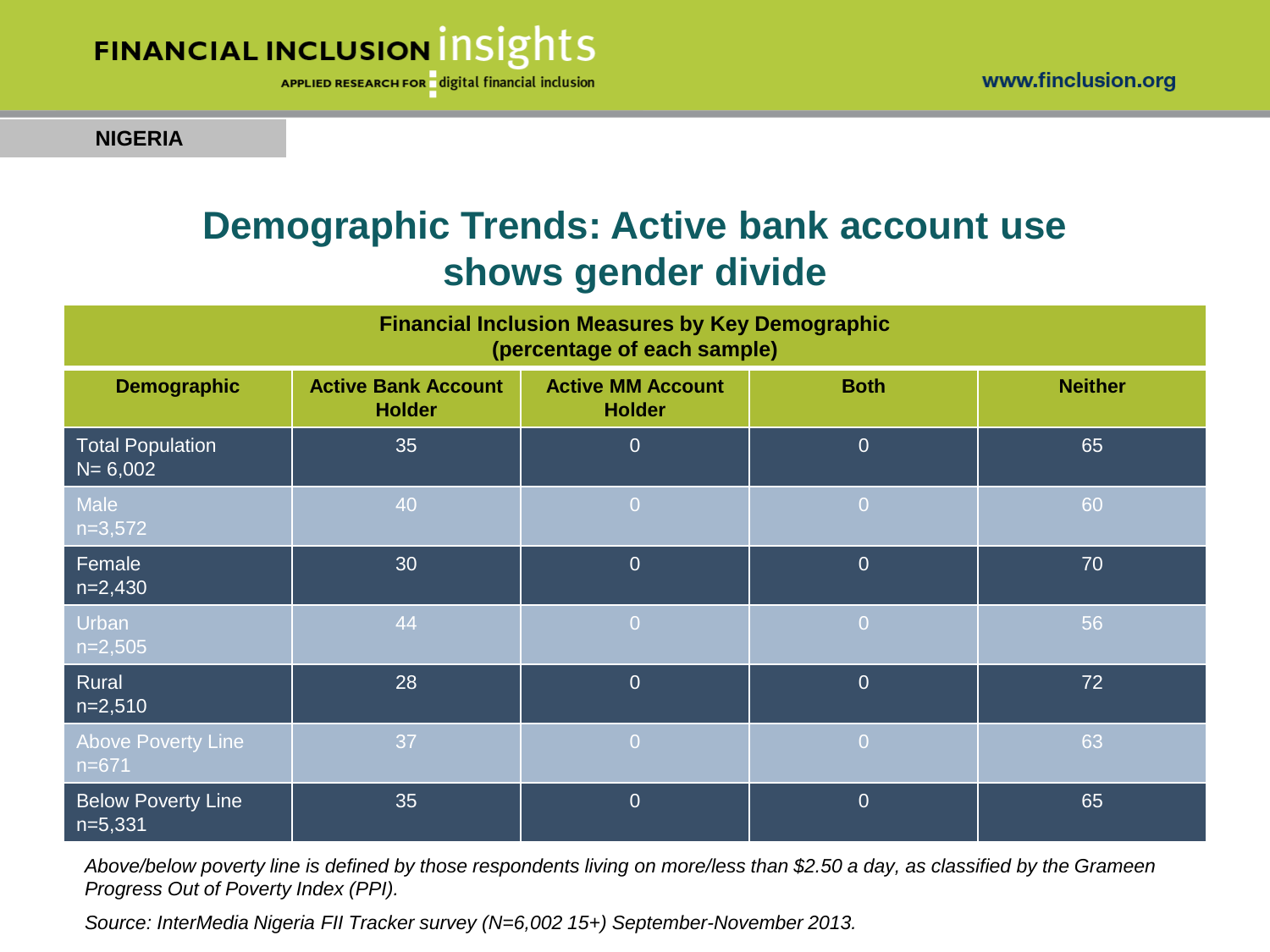

APPLIED RESEARCH FOR digital financial inclusion

#### **NIGERIA**

### **Demographic Trends: Youth Under 25 Lag in Active Bank Account Use**

| <b>Financial Inclusion Measures by Key Demographic</b><br>(percentage of each sample) |                                             |                                           |                |                |  |  |  |  |
|---------------------------------------------------------------------------------------|---------------------------------------------|-------------------------------------------|----------------|----------------|--|--|--|--|
| <b>Demographic</b>                                                                    | <b>Active Bank Account</b><br><b>Holder</b> | <b>Active MM Account</b><br><b>Holder</b> | <b>Both</b>    | <b>Neither</b> |  |  |  |  |
| <b>Total Population</b><br>$N = 6,002$                                                | 35                                          | $\overline{0}$                            | $\overline{0}$ | 65             |  |  |  |  |
| $\overline{\text{Ages}}$ 15-24<br>$n=2,054$                                           | 24                                          | $\overline{0}$                            | $\overline{0}$ | 76             |  |  |  |  |
| Ages 25-34<br>$n=2,332$                                                               | 45                                          | $\overline{0}$                            | $\overline{0}$ | 55             |  |  |  |  |
| Ages 35-44<br>$n = 886$                                                               | 42                                          | $\overline{0}$                            | $\overline{0}$ | 58             |  |  |  |  |
| Ages 45-54<br>$n = 412$                                                               | 39                                          | $\overline{0}$                            | $\overline{0}$ | 61             |  |  |  |  |
| Ages 55+<br>$n = 318$                                                                 | 31                                          | $\Omega$                                  | l Öi           | 69             |  |  |  |  |

*Source: InterMedia Nigeria FII Tracker survey (N=6,002 15+) September-November 2013. Categories are not mutually exclusive.*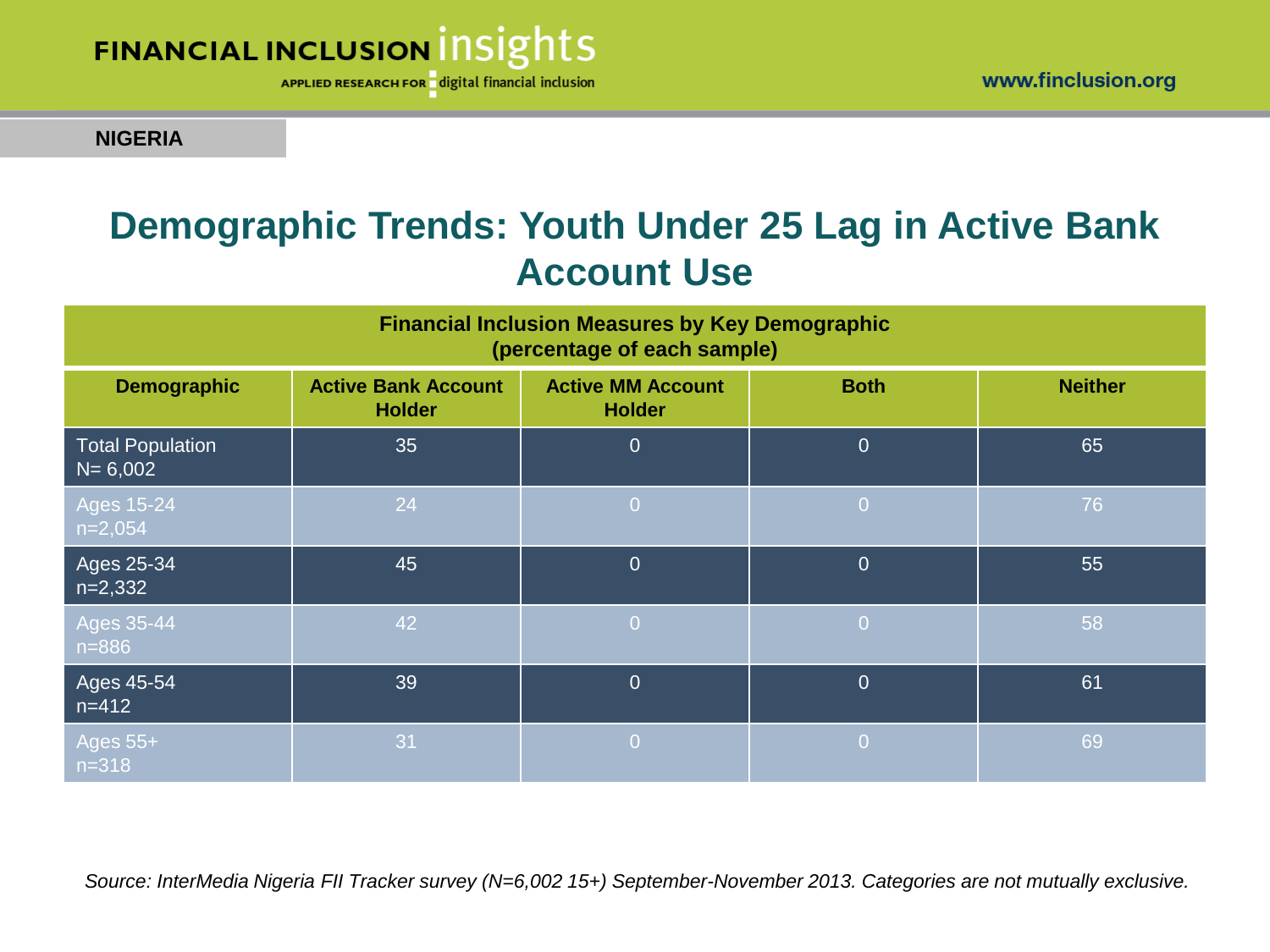APPLIED RESEARCH FOR digital financial inclusion

#### **NIGERIA**

#### **Literacy, Numeracy Rates are High for Active Bank Account Holders**



#### *Source: InterMedia Nigeria FII Tracker survey (N=6,002, 15+) September-November 2013*

#### **Key takeaway:**

Active bank account holders are more likely to be literate or numerate than the national average. This suggests a lack of literacy and/or numeracy may be a barrier to the uptake of financial services via a bank or mobile money.

#### **Definitions of basic literacy and numeracy:**

Basic literacy – the ability of an individual to read and understand a short, simple statement with little or no help from another person during the survey.

Basic numeracy – the ability to apply simple mathematical concepts by correctly answering at least two out of three simple arithmetic questions in the survey.

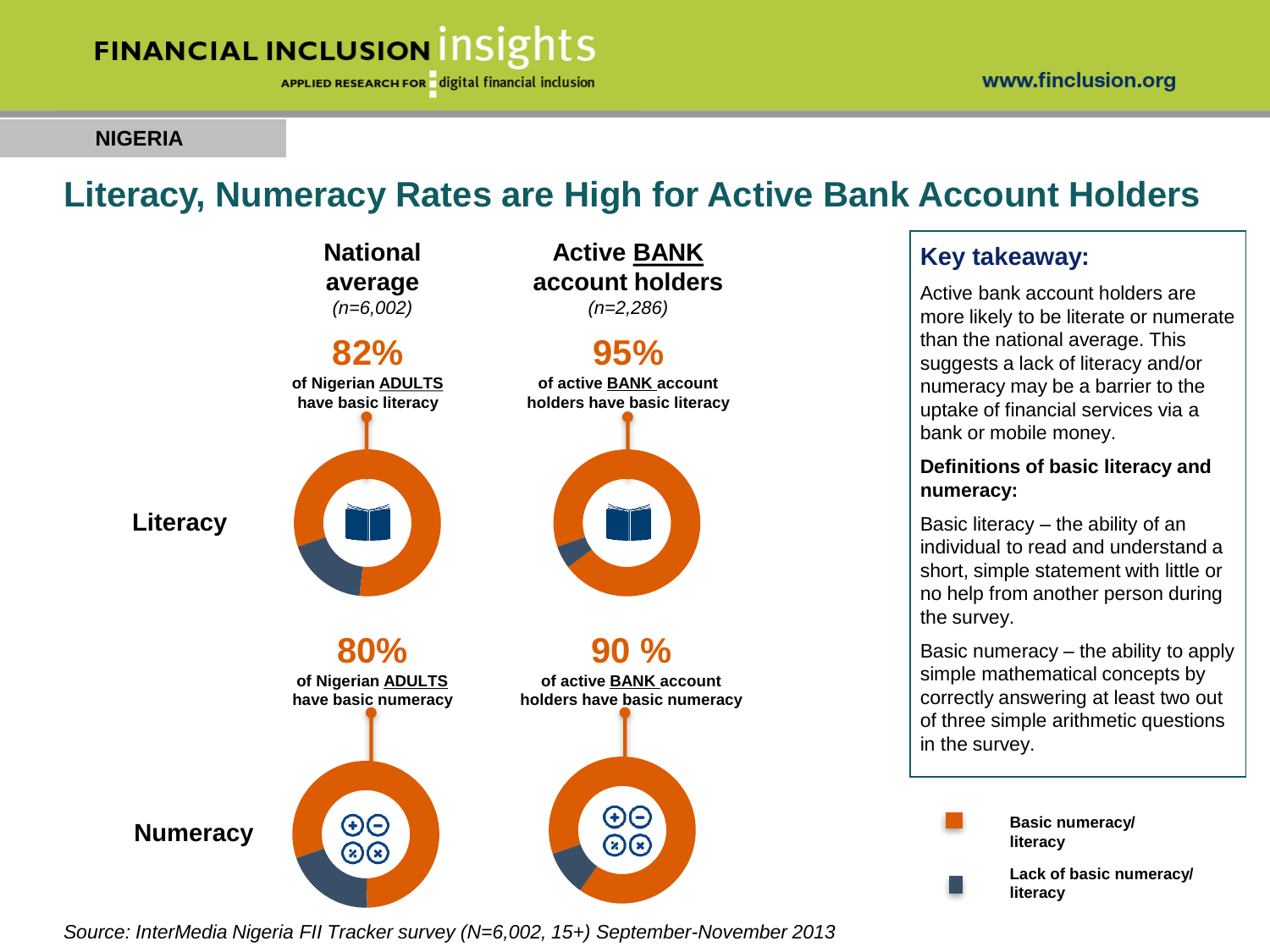

www.finclusion.org

#### **NIGERIA**

### **Bank Accounts: Triggers for Use vs. Most Common Uses**

**Although saving money with a bank is the most frequently mentioned reason to open a bank account, only 5 percent of active bank account holders actually use their accounts to save.**

|                | Top five reasons for starting to use<br>a BANK account (n=2,286)                                              | $\frac{9}{6}$  | Top five uses for BANK accounts<br>$(n=2,286)$                              | $\frac{0}{0}$ |
|----------------|---------------------------------------------------------------------------------------------------------------|----------------|-----------------------------------------------------------------------------|---------------|
|                | I wanted to start saving money with a bank                                                                    | 36             | Withdraw money                                                              | 92            |
| $\overline{2}$ | I wanted a safe place to store my money                                                                       | 15             | Deposit money                                                               | 92            |
| 3              | I had to send money to another person                                                                         | 13             | Receive money from other people for regular<br>support, receive allowances  | 18            |
| 4              | I had to receive money from another person                                                                    | 11             | Send money to other people for regular<br>support, send allowances          | 13            |
| 5              | I had to receive money from an<br>organization/government agency (e.g., a<br>pension or unemployment payment) | $\overline{7}$ | Send/receive money to/from other people for<br>emergencies, pay school fees | 12            |

*Source: InterMedia Nigeria FII Tracker survey (N=6,002, 15+) September-November 2013. Both questions allowed multiple responses.*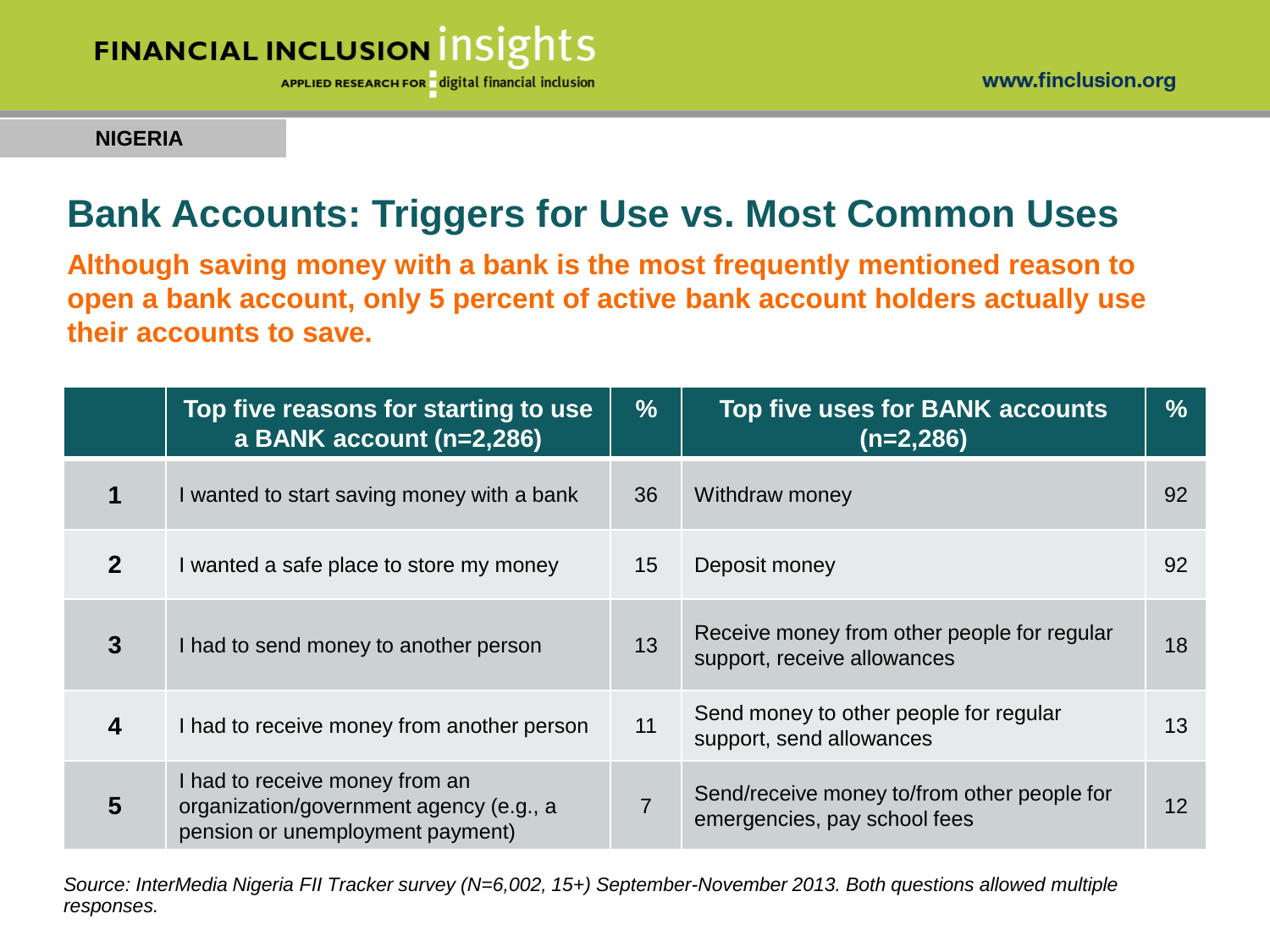APPLIED RESEARCH FOR digital financial inclusion

#### **NIGERIA**

### **Trust in Banks and Mobile Money**

**Banks (state-owned, private and foreign/regional) are the top-three most trusted financial institutions.** 

**Banks are also the preferred alternative to cash for conducting a financial activity.** 

**When asked about mobile money, one in five adults said they trust these services.**

**If for any reason you were not able to use cash, what financial instrument would you use for a financial activity?**

|                | <b>Top 5 most trusted</b><br>financial institutions | $\%$ of $\overline{\phantom{a}}$<br>adults |                | <b>Top 5 preferred alternatives</b><br>to cash (any activity) | $\%$ of<br><b>adults</b> |
|----------------|-----------------------------------------------------|--------------------------------------------|----------------|---------------------------------------------------------------|--------------------------|
| 1              | State-owned bank                                    | 57                                         | 1              | <b>Bank</b>                                                   | 58                       |
| $\overline{2}$ | Private bank                                        | 53                                         | 2              | <b>Savings collectors</b>                                     | 11                       |
| 3              | Foreign bank/regional rural<br>banks                | 42                                         | 3              | Village-level savings groups                                  | 9                        |
| $\overline{4}$ | <b>Public sector</b><br>banks/Cooperative banks     | 37                                         | $\overline{4}$ | Mobile money                                                  | 5                        |
| $\overline{5}$ | Post office account                                 | 36                                         | 5              | <b>Physical assets</b>                                        | $\overline{4}$           |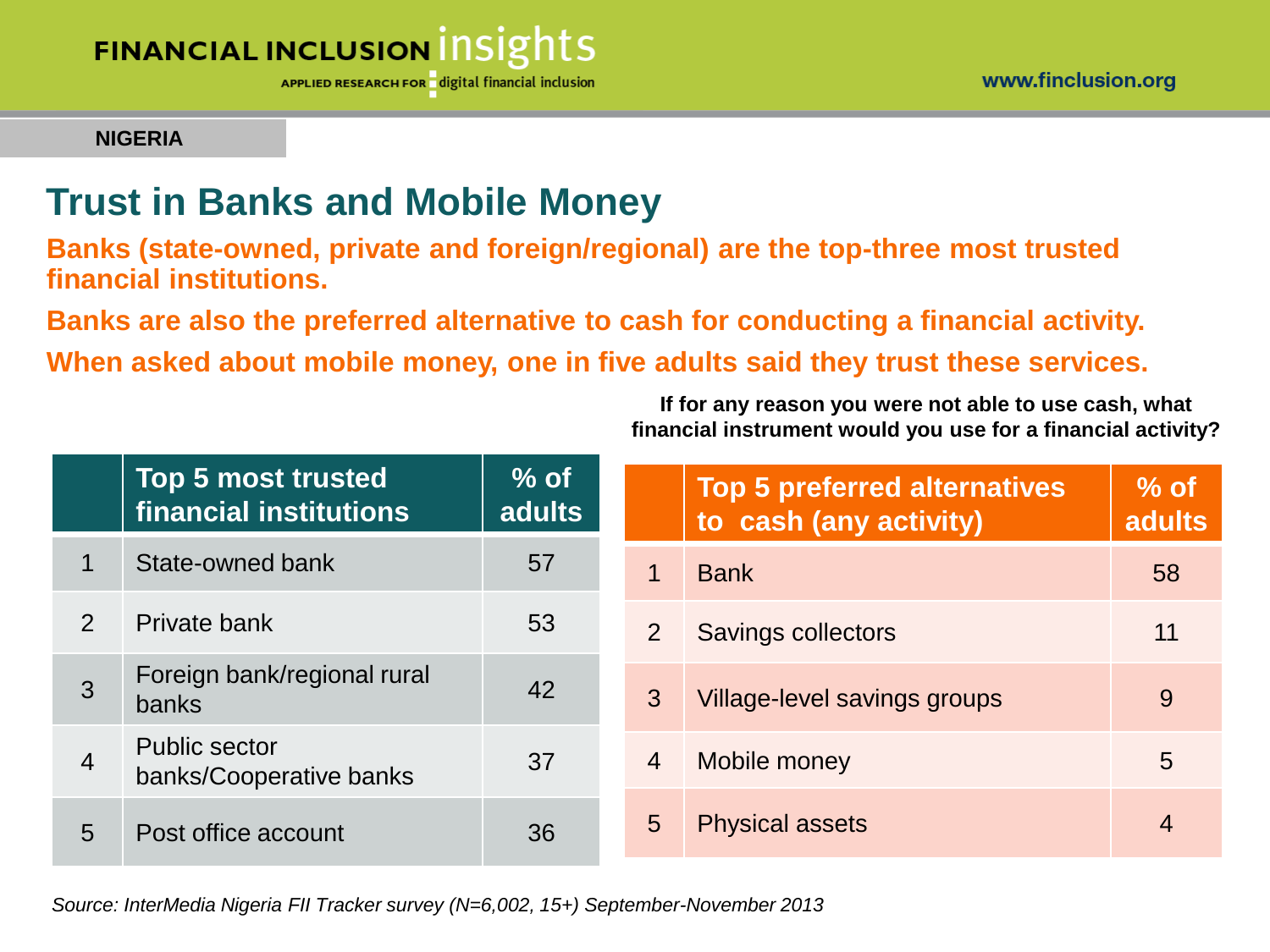**NIGERIA**

### **Cash is King**

**Sixty-five percent of Nigerian adults say cash is the best tool for small and medium monetary transactions, and 33 percent say it is also best for large purchases such as land acquisitions.**

|                | Top 5 advantages of<br>using cash (n=4,117) $*$    | $%$ of<br>adults |                | <b>Top 5 disadvantages of</b><br>using cash ( $N=6,002$ ) | $%$ of<br>adults |
|----------------|----------------------------------------------------|------------------|----------------|-----------------------------------------------------------|------------------|
|                | I can access it whenever I<br>want                 | 29               | $\overline{1}$ | I am tempted to overspend                                 | 31               |
| 2              | I have control of my money                         | 18               | $\overline{2}$ | I can get mugged or robbed                                | 28               |
| 3              | I can't make daily purchases<br>other than in cash | 15               | 3              | I can lose cash by accident                               | 14               |
| $\overline{4}$ | It's easier to keep<br>money/transact in cash      | 14               | $\overline{4}$ | I cannot accumulate savings                               | 5                |
| 5              | Things are more expensive if<br>not paid in cash   | 5                | 5              | Other people keep asking<br>me to give them money         | $\overline{4}$   |

*\*This question was asked only of the people who said that cash is the best tool for small to medium monetary transactions, large monetary transactions, or all types of transactions (n=4,117)*

*All questions on this slide were single-response questions.*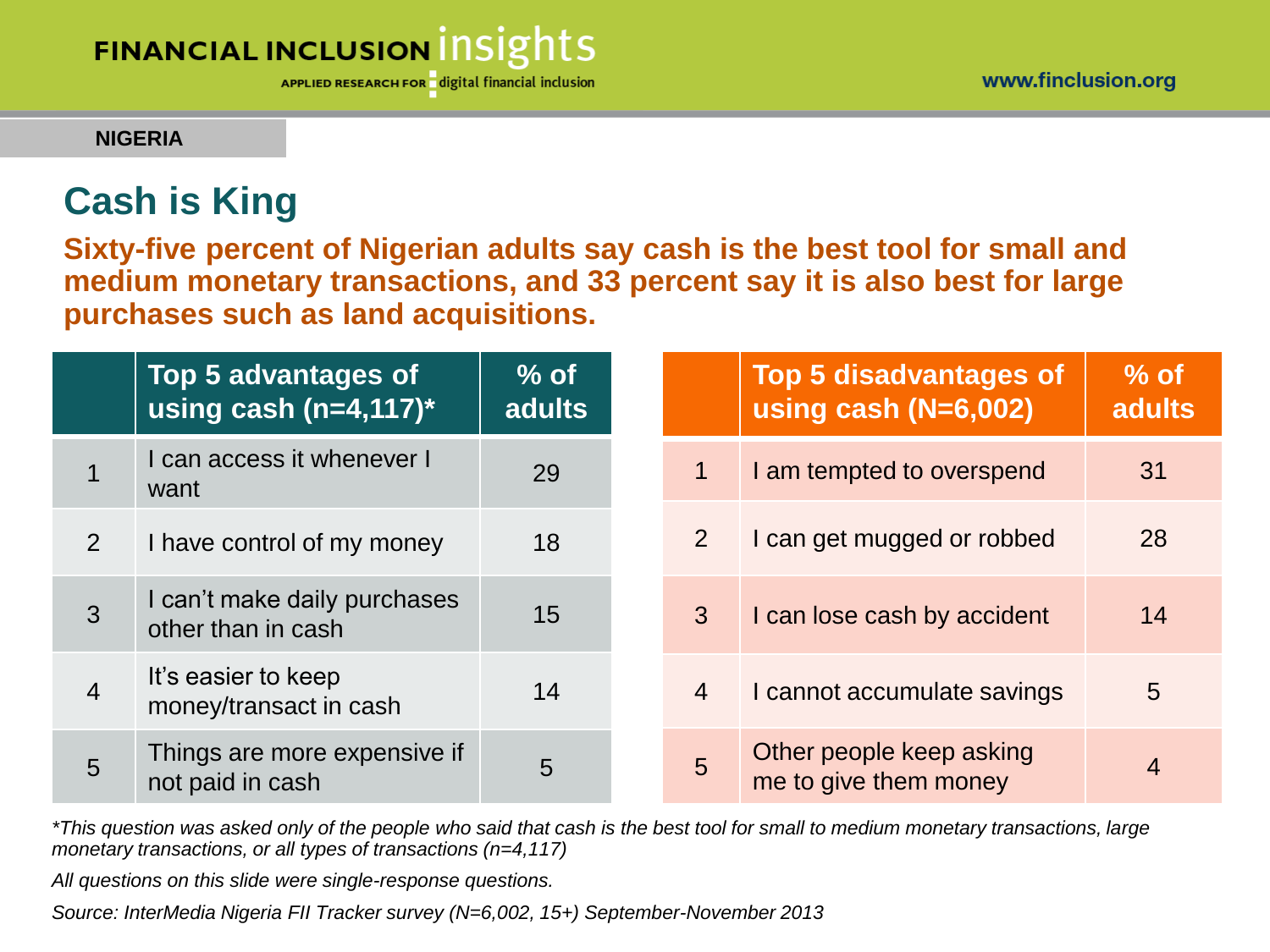**APPLIED RESEARCH FOR** digital financial inclusion

#### **NIGERIA**

### **Alternatives to a Bank Account: Other Financial Tools**

**Percent of Nigerian adults who ever used the mentioned services**

|                | Have you ever used any of the following?<br>$(n=6,002)$                                                                                                                                                                                                                   | $\frac{0}{0}$ |
|----------------|---------------------------------------------------------------------------------------------------------------------------------------------------------------------------------------------------------------------------------------------------------------------------|---------------|
|                | A bank account (for comparison purposes)                                                                                                                                                                                                                                  | 44            |
| 1              | Esusu (a fund to which a group of people make<br>monetary contributions at fixed intervals; the total<br>amount collected by the group is then assigned to<br>individual members in rotation)                                                                             | 10            |
| $\overline{2}$ | Cooperatives (businesses owned and run by and for<br>their members to meet specific economic goals)                                                                                                                                                                       | 6             |
| 3              | An account at a post office                                                                                                                                                                                                                                               | 5             |
| $\overline{4}$ | Village-level savings groups                                                                                                                                                                                                                                              | 3             |
| 5              | Savings collectors (individuals making daily or weekly<br>visits to their clients to collect excess cash; the<br>contributions are not fixed and depend on the saver.<br>After an agreed period, collectors return the saved<br>amount, less an agreed fee, to the saver) | 2             |

#### **Key takeaways:**

A limited number of Nigerian adults use financial tools other than a bank account or cash.

There was no significant variation in how these alternative financial tools are used among respondents by age, gender, location (urban/rural), and poverty level.

Five percent of adults own a digital card, a payment card that is not associated with a formal bank account.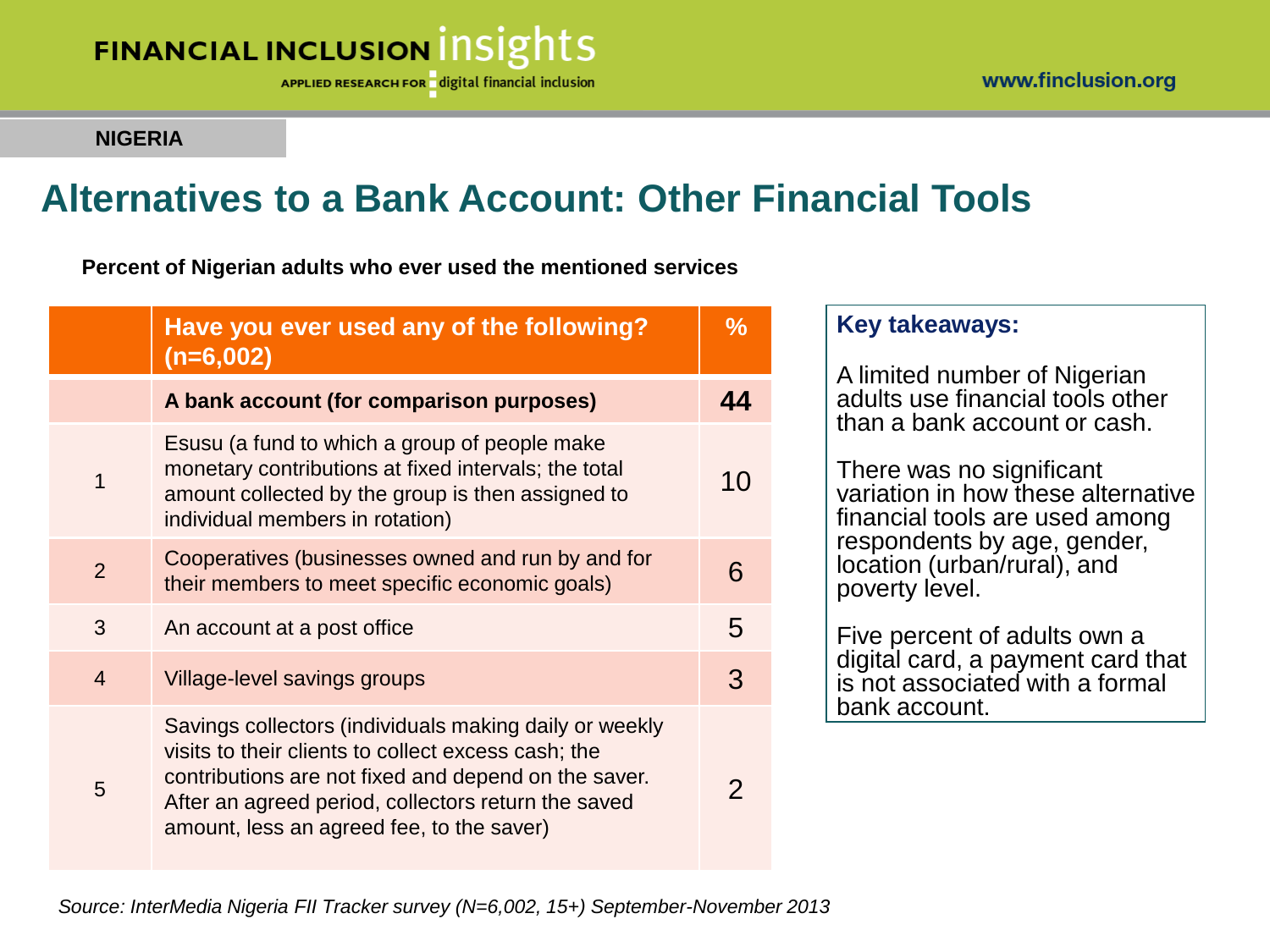APPLIED RESEARCH FOR digital financial inclusion

#### **NIGERIA**

#### **Mobile Money: A Wide Awareness-Usage Gap**

**Awareness of mobile money providers is at 12% of Nigerian adults (app. N=10,277,577). Of all Nigerians, only 0.3%, however, use the services via their own or somebody else's account (app. N=256,939).** 

| Rank           | Top 5 ways people first learn<br>about mobile money (n=739, those<br>aware of mobile money services) | $\frac{9}{6}$ | <b>Key takeaways:</b><br>Urban residents were more likely to learn about<br>mobile money providers from media (mostly radio and                                         |
|----------------|------------------------------------------------------------------------------------------------------|---------------|-------------------------------------------------------------------------------------------------------------------------------------------------------------------------|
|                | <b>Television</b>                                                                                    | 28            | TV) while their rural counterparts were more likely to<br>hear about the services from their family members.<br>Rural residents are also twice as likely as their urban |
| 2              | <b>Radio</b>                                                                                         | 24            | counterparts to learn about the services from mobile<br>money transactional agents.                                                                                     |
| 3              | Mobile money agents who<br>perform transactions                                                      | 22            | Those living above the poverty line are more likely<br>than their below-the-poverty-line counterparts to learn<br>about mobile money from billboards and other people   |
| $\overline{4}$ | Friends, relatives, neighbors<br>(non-family)                                                        | 15            | (friends, relatives, neighbors).<br>The data didn't show any gender-based differences in                                                                                |
| 5              | <b>Newspapers and magazines</b>                                                                      | 13            | where people first heard about mobile money. (e.g.,<br>TV and radio).                                                                                                   |

*Source: InterMedia Nigeria FII Tracker survey (N=6,002, 15+) September-November 2013*

*Question for top 5 sources: "From which source of information did you first learn about this mobile money service?" [asked for all services heard about]* 

*The question allowed multiple responses.*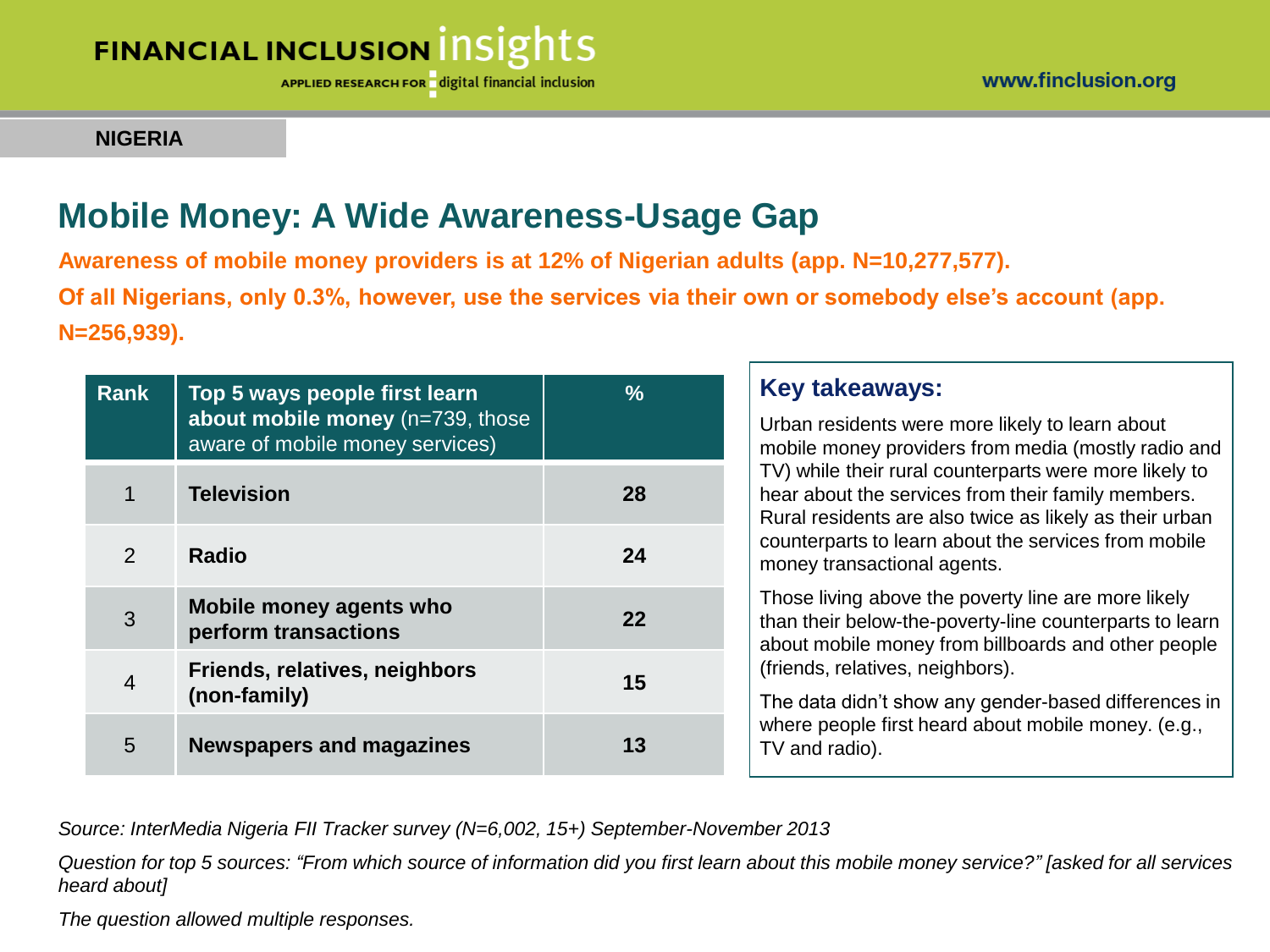

APPLIED RESEARCH FOR digital financial inclusion

#### **NIGERIA**

#### **General Financial Activities**

**People engage in similar financial activities across the different demographic groups, although rural adults are slightly less likely than their urban counterparts to perform any financial operation.**

#### **Percentage of Nigerian adults reporting a financial activity in the past 12 months**

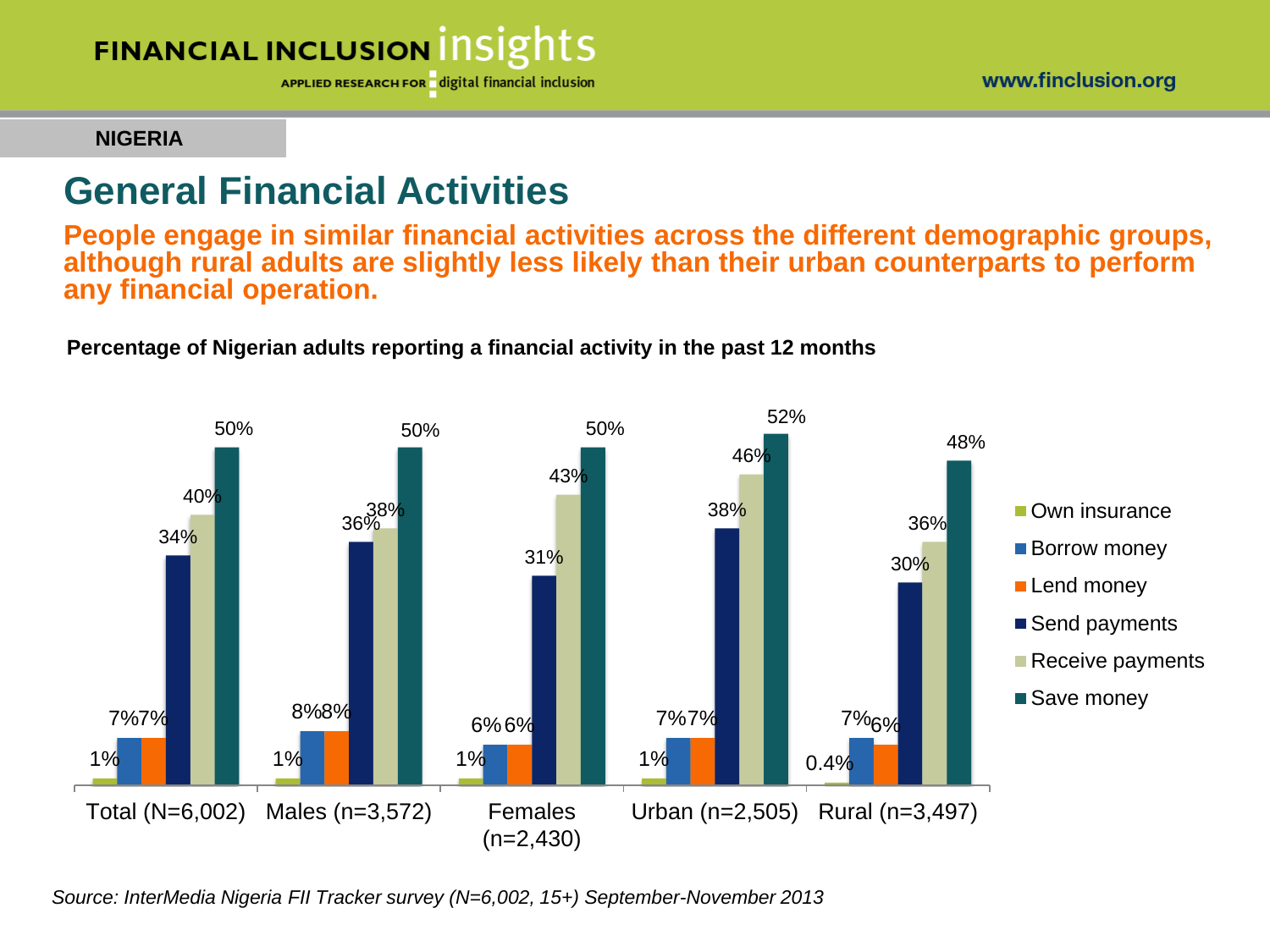

APPLIED RESEARCH FOR digital financial inclusion

#### **NIGERIA**

### **General Financial Activities**

**Interestingly, those above the poverty line were less active in performing financial operations than their below-the-poverty-line counterparts.**

**Percentage of Nigerian adults reporting a financial activity in the past 12 months**

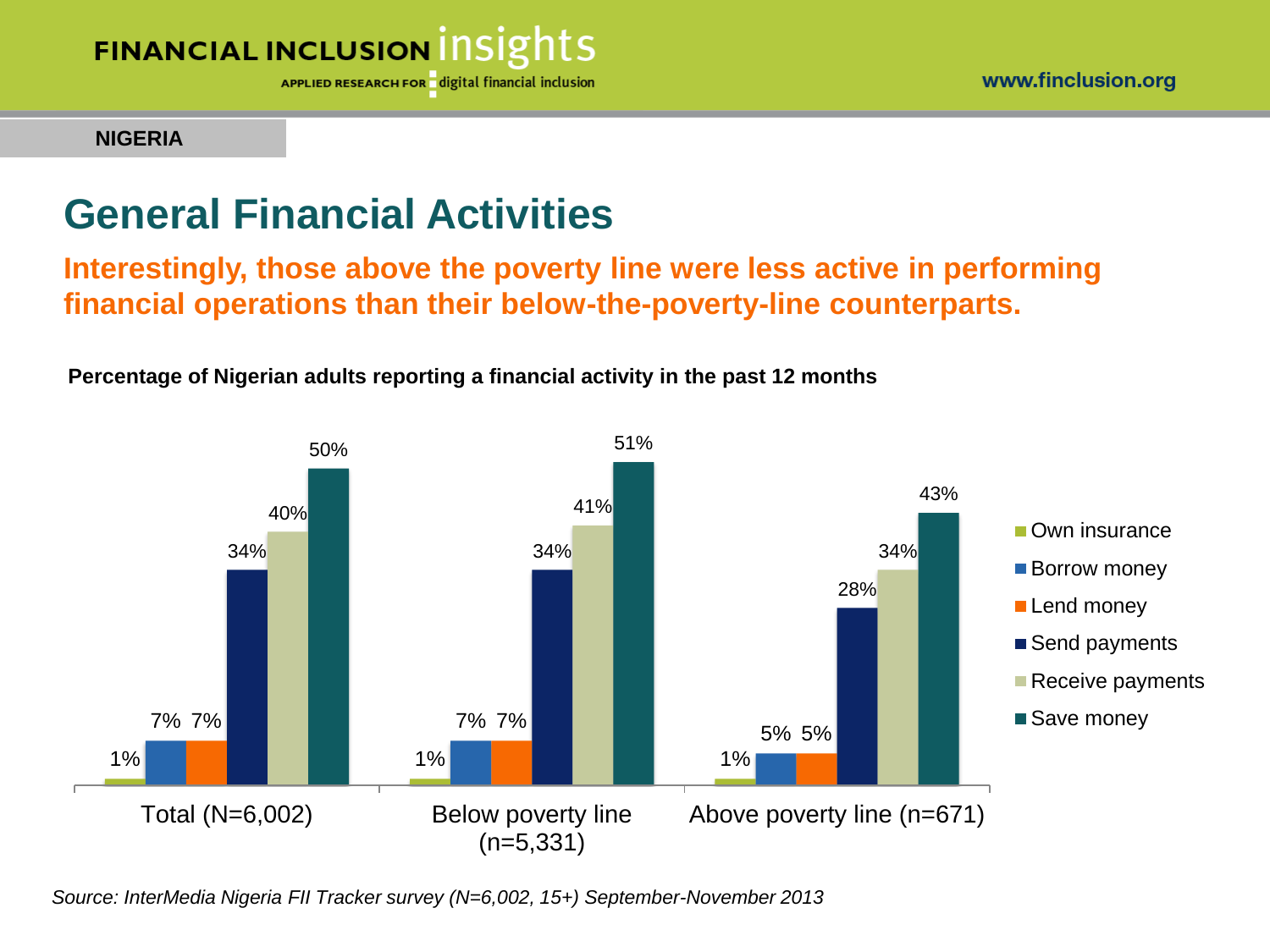APPLIED RESEARCH FOR digital financial inclusion

#### **NIGERIA**

#### **General Financial Activities**

**Cash and bank instruments (e.g., direct deposit) are among the top-three preferred methods of money delivery for those lending and borrowing money.**

**Top three transaction methods used for borrowing and lending money** 

| Borrow money (n=424, those who<br>borrowed money in the past 12<br>months) | $\frac{0}{0}$ | Lend money (n=411, those<br>who lent money in the past<br>12 months) | $\frac{0}{0}$ |
|----------------------------------------------------------------------------|---------------|----------------------------------------------------------------------|---------------|
| In cash, personal delivery                                                 | 81            | In cash, personal delivery                                           | 83            |
| Direct deposit to a bank                                                   | 14            | Direct deposit to a bank                                             |               |
| Door-to-door agents                                                        |               | Door-to-door agents                                                  |               |

*Source: InterMedia Nigeria FII Tracker survey (N=6,002, 15+) September-November 2013 All questions allowed multiple responses.*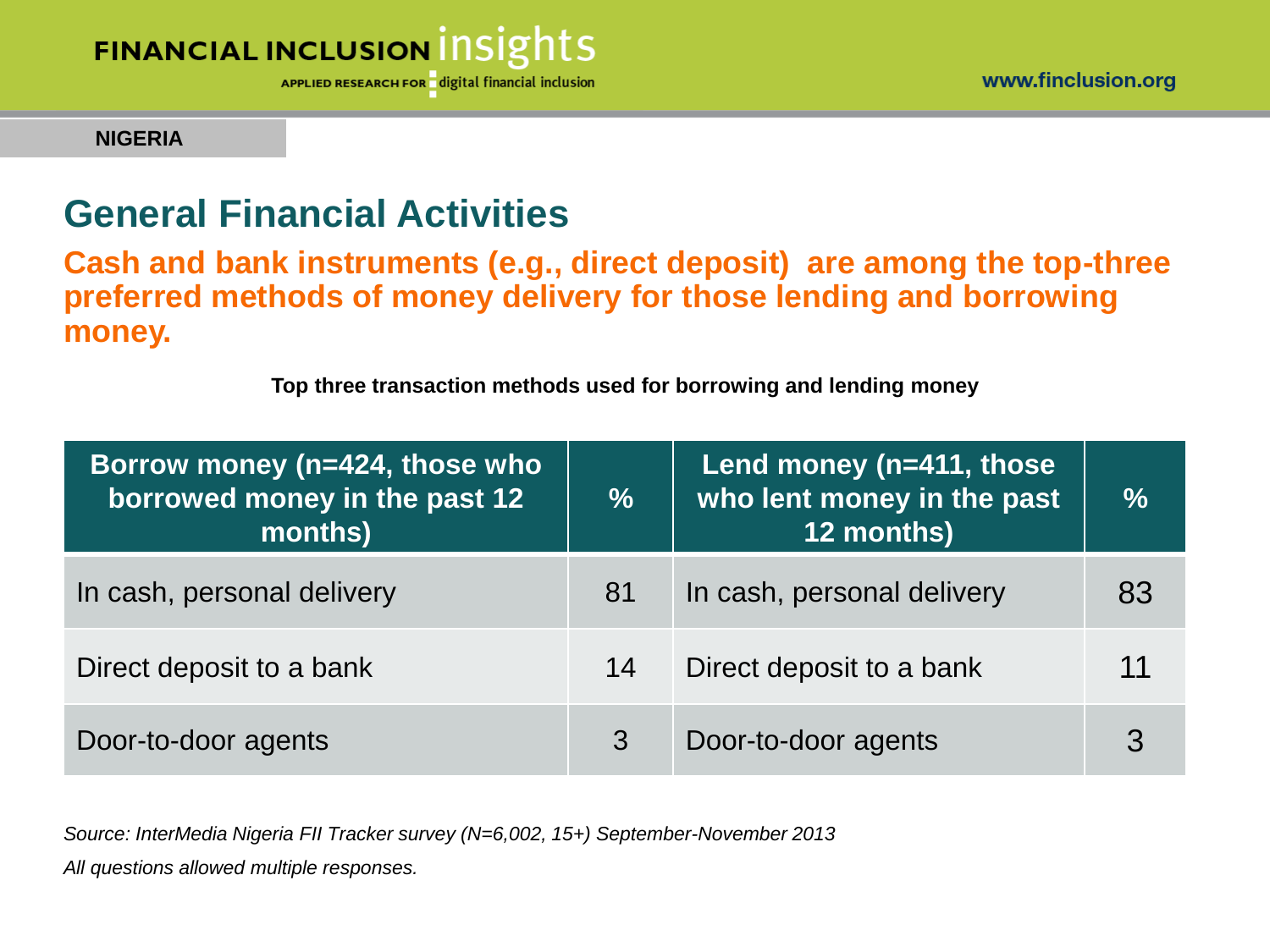

#### **NIGERIA**

### **General Financial Activities**

#### **Cash is also a preferred choice for those who send and receive payments and save money.**

| <b>Receive payments</b><br>$(n=2,438)$ | $\frac{0}{0}$ | <b>Send payments</b><br>$(n=2,099)$ | $\frac{0}{0}$   | <b>Save money</b><br>$(n=3,052)$                           | $\overline{\frac{9}{6}}$ |
|----------------------------------------|---------------|-------------------------------------|-----------------|------------------------------------------------------------|--------------------------|
| Cash                                   | 90            | Cash                                | 92              | In cash (hiding<br>place)                                  | 41                       |
| Gold                                   | 3             | Gold                                | $5\overline{)}$ | <b>Fixed-interest-rate</b><br>savings account at a<br>bank | 29                       |
| Airtime                                | 3             | Airtime                             | $\overline{4}$  | <b>SACCO</b>                                               | 22                       |

**Top three transaction methods used to receive/send payments and save**

*Source: InterMedia Nigeria FII Tracker survey (N=6,002, 15+) September-November 2013*

*All questions allowed multiple responses.*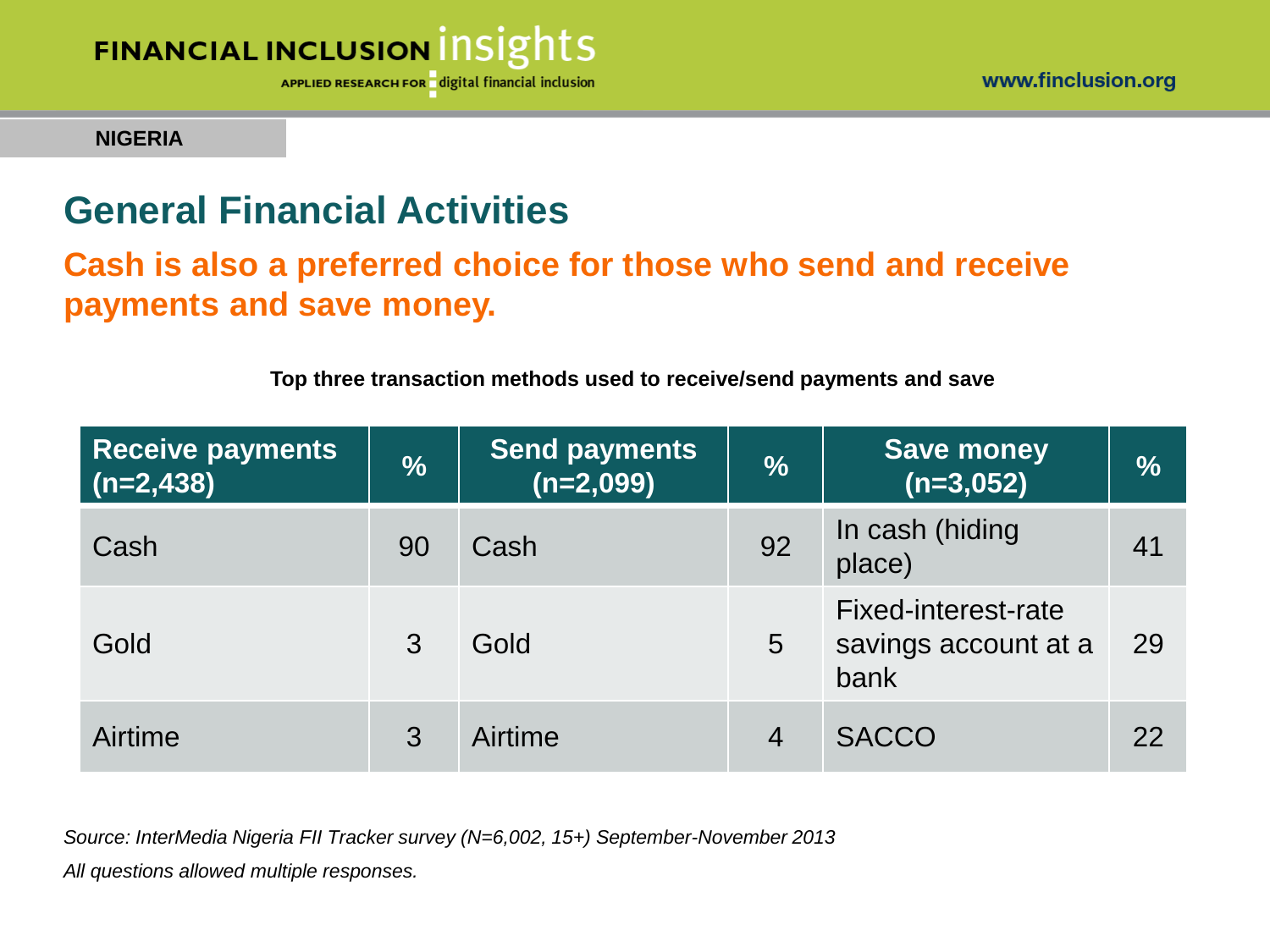



**NIGERIA**

### **Survey Sample Demographics**

| <b>Demographic</b>     | % of Sample (N=6,002) |
|------------------------|-----------------------|
| <b>Male</b>            | 50%                   |
| Female                 | 50%                   |
| Urban                  | 43%                   |
| <b>Rural</b>           | 57%                   |
| Above the poverty line | 10%                   |
| Below the poverty line | 90%                   |
| Ages 15-24             | 35%                   |
| Ages 25-34             | 26%                   |
| Ages 35-44             | 17%                   |
| Ages 45-54             | 13%                   |
| Ages $55+$             | 9%                    |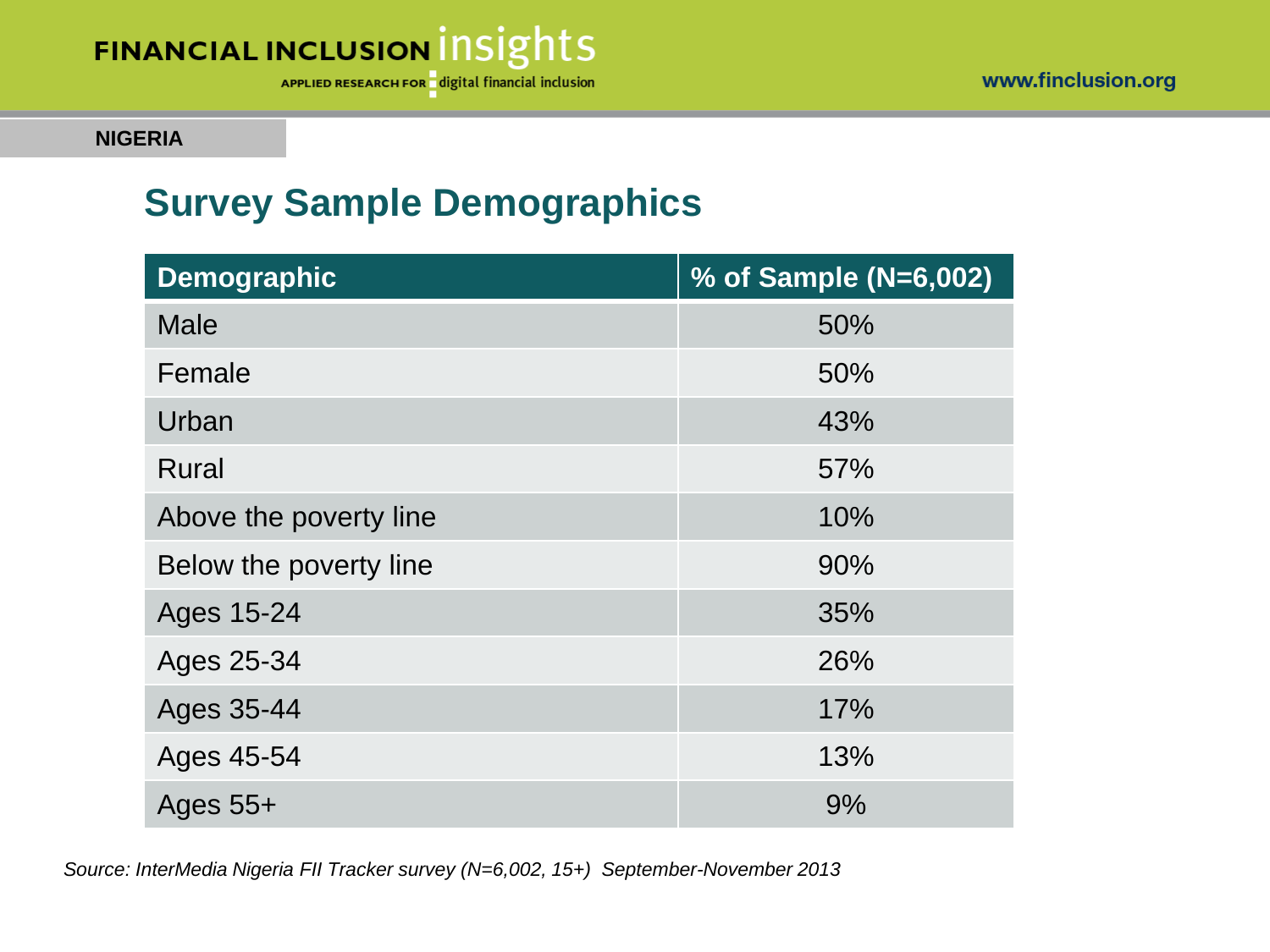APPLIED RESEARCH FOR digital financial inclusion

# **SAMPLING APPROACH**

#### **Sample size**

The sample size for this study is 6,002 respondents.

#### **Target population and sampling frame**

According to the 2012 government projections based on the 2006 Population Census, the total population of Nigeria stands at 164,294,516. The target population covered by the InterMedia survey includes all individuals aged 15 and above living in 33 Nigerian states, and the federal capital territory (FCT) of Abuja. The three states excluded from the survey for security reasons were Adamawa (3,667,419), Borno (4,930,077) and Yobe (2,757,022).

According to government projections, the adult population (15+) represents 56 percent of the total Nigerian population. Therefore, the target population for this study is estimated at 85,646,398.

#### **Sampling local government areas (LGAs)**

Nigeria is divided into six geographical regions/zones and comprises 36 states and Abuja, the FCT. The first step of the sampling procedure was to distribute the total sample of 6,002 interviews in the 34 states (including the FCT) proportionally to the target population size  $(15+)$ .

In each state, LGAs were stratified by urban and rural, and randomly selected using a proportionate-to-population size (PPS) method. All wards, small administrative units comprising LGAs, were listed within each LGA, from which primary sampling units (PSUs) were randomly selected using a ballot system.

#### **Sampling start-points, households and respondents**

One start -point within each PSU was chosen by randomly selecting from a list of local landmarks.

Households (see definition in glossary) were selected using a random route walk, standardized skip pattern and process for substitution.

One respondent per household was selected using the Kish grid method and relevant consent for eligible respondents under 18 years of age was obtained.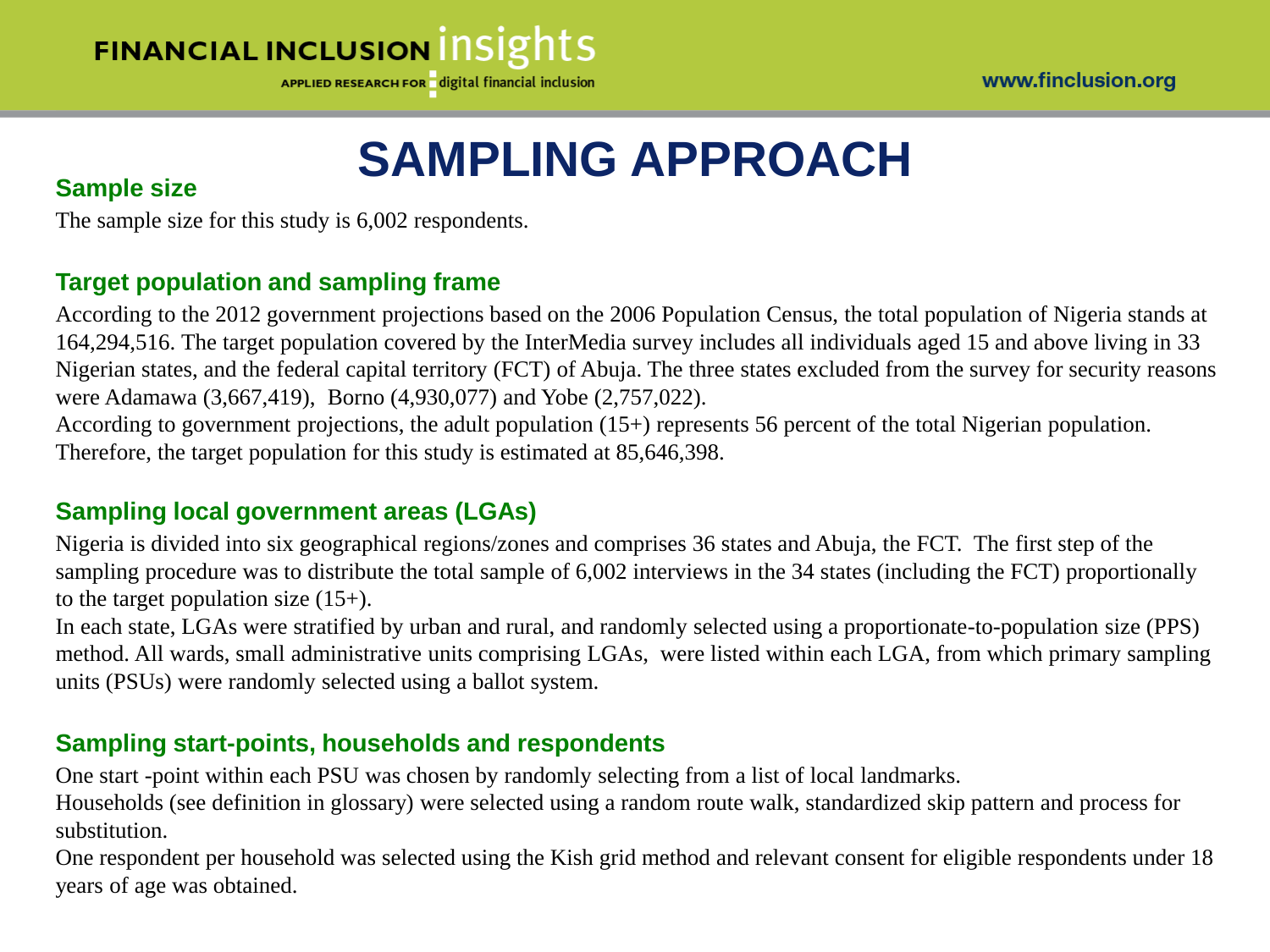

# **GLOSSARY OF TERMS**

- **Active account holder** An individual who has a registered digital financial service account (DFS, see definition below) account and has used it in the last 90 days.
- **Active user** An individual who has used any DFS for any type of transaction in the past 90 days via his/her own account or somebody else's account.
- **Adults with DFS Access** Adults who either own a DFS account or have access to someone else's account.
- **Agent** A person or business contracted by a DFS provider to provide services to DFS customers using their own bank or mobile money account.
- **Banked** An individual with a registered account at a formal financial institution. For this particular study, banked are all individuals with their own bank accounts.
- **Basic literacy**  The ability of an individual to read and understand a short, simple statement with no or minimal help from another person.
- **Basic numeracy**  The ability to apply simple mathematical concepts. In the survey, basic numeracy refers to the ability of an individual to correctly answer at least two out of three simple arithmetic questions.
- **Below the Poverty Line**  In this particular study, adults living on less than \$2.50 per day, as classified by the Grameen PPI.
- **Digital financial services (DFS)** Financial services that are provided through an electronic platform (mobile phones, electronic cards, the internet, etc.). **For this particular study, digital financial services include bank services and mobile money services**.
- **Digital stored-value account**  An account in which funds or monetary value are represented in a digital electronic format and can be retrieved/transferred by the owner of the account remotely, without him/her physically present at a branch of a financial institution providing the account. For this particular study, DSVAs include a bank card (debit or credit) and a mobile money account.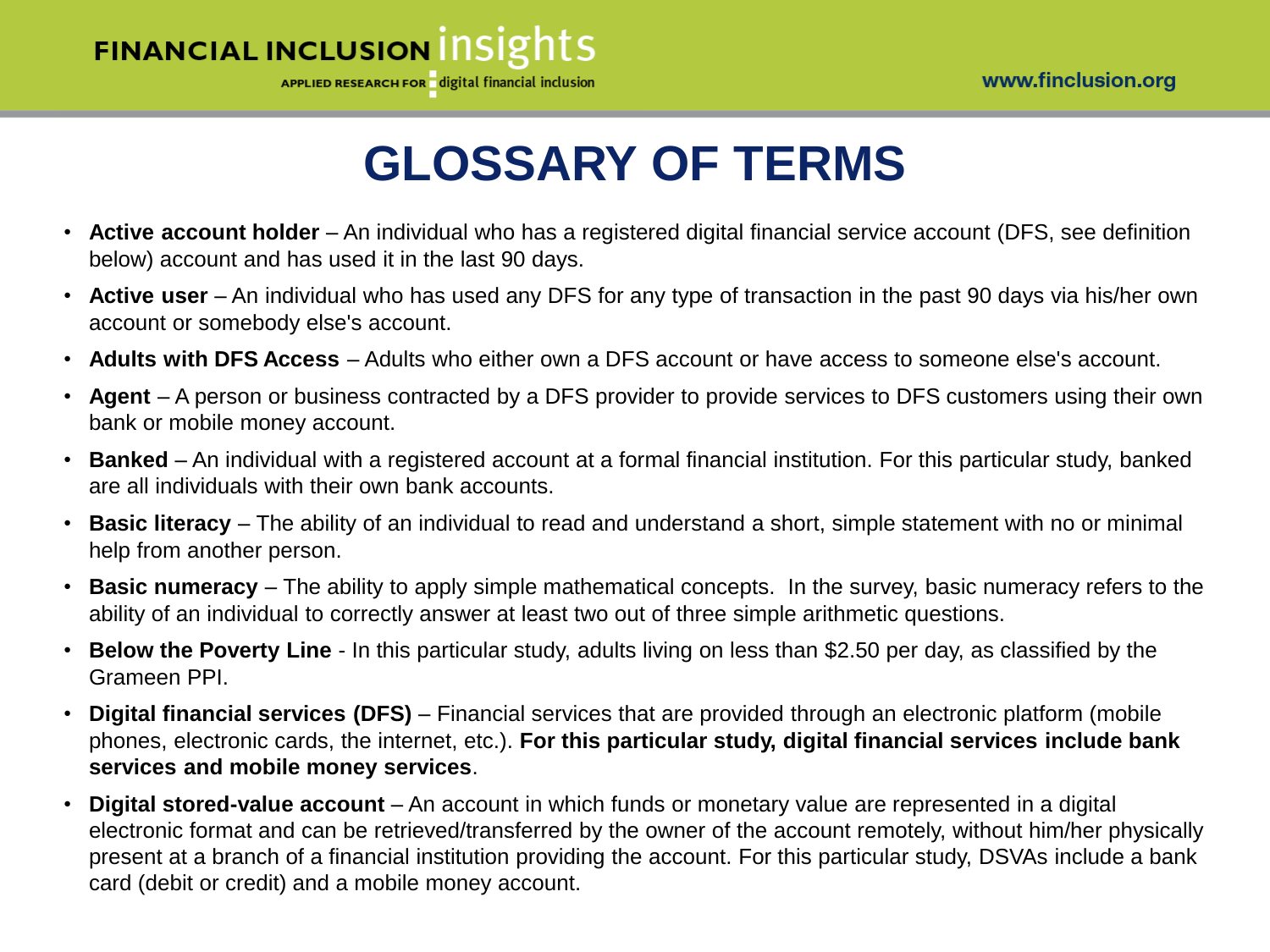APPLIED RESEARCH FOR digital financial inclusion

# **GLOSSARY OF TERMS (CONT.)**

- **Financial inclusion**  A state in which all people who are able to use them have access to a full suite of quality financial services, provided at affordable prices, in a convenient manner, and with dignity for the clients. (CFI)
- **Financially included**  An adult who owns or has access to digital financial services.
- **Grameen Progress out of Poverty Index (PPI)**  A poverty measurement tool from the Grameen Foundation wherein a set of country-specific questions are used to compute the likelihood that a household is living below the poverty line.
- **Households A**ll those who satisfy at least two of the following three conditions: (1) share the same food pot, (2) share the same roof or (3) have a common decision maker.
- **Interoperability** The ability of users of different digital financial services (e.g., Safaricom M-PESA and Airtel Money) to transact directly with each other without the use of intermediary organizations.
- **Lapsed registered/non-registered user**  An individual who has used a DFS on own or somebody else's account, but has not done so in the last 90 days.
- **Mobile money**  A service in which a mobile phone is used to access financial services.
- **Registered active user**  A person with a registered DFS account that has used it in the last 90 days.
- **SACCO** a savings cooperative that offers savings accounts to their members only; accounts do not have an expiration date.
- **Services beyond basic wallet**  DFS transactions that go beyond simple deposits, withdrawals, or money transfers.
- **SIM card**  A removable micro-card that contains a subscriber identity module that securely stores the electronic codes used to verify subscribers' identities on mobile phones and computers.
- **Unbanked** Individuals without a registered bank account.
- **Urban/rural** Urban and rural persons are defined according to their residence in urban or rural areas as prescribed by the national bureau of statistics.